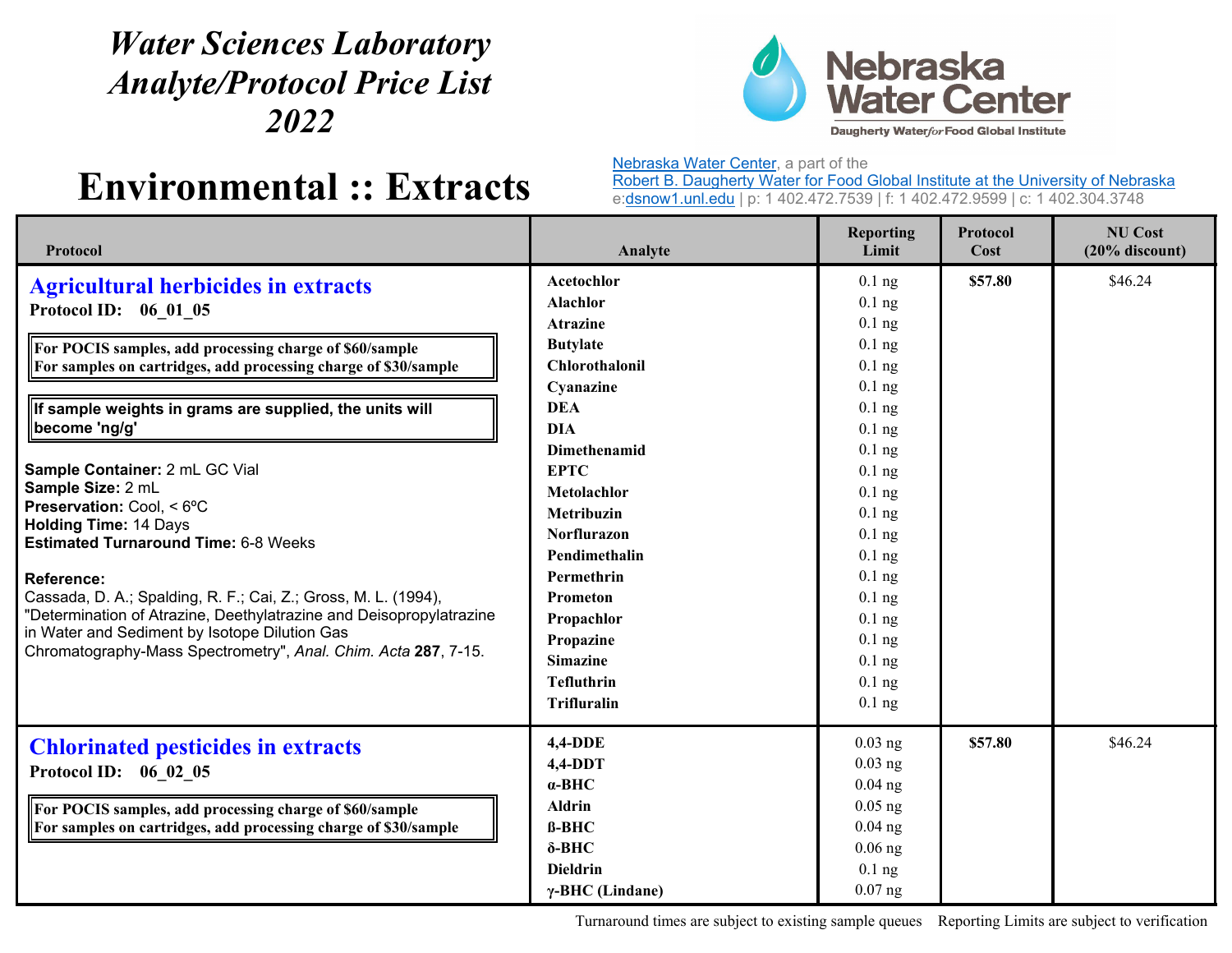| Protocol                                                                                                                                                                                                                                                                                                                                                                                                                                                                                                                                                                                                        | Analyte                                                                                                                                                                                                                                                                                                                                                                                | <b>Reporting</b><br>Limit                                                                                                                                                                                                                    | Protocol<br>Cost | <b>NU Cost</b><br>$(20%$ discount) |
|-----------------------------------------------------------------------------------------------------------------------------------------------------------------------------------------------------------------------------------------------------------------------------------------------------------------------------------------------------------------------------------------------------------------------------------------------------------------------------------------------------------------------------------------------------------------------------------------------------------------|----------------------------------------------------------------------------------------------------------------------------------------------------------------------------------------------------------------------------------------------------------------------------------------------------------------------------------------------------------------------------------------|----------------------------------------------------------------------------------------------------------------------------------------------------------------------------------------------------------------------------------------------|------------------|------------------------------------|
| If sample weights in grams are supplied, the units will<br>become 'ng/g'<br>Sample Container: 2 mL GC Vial<br>Sample Size: 2 mL<br>Preservation: Cool, < 6°C<br><b>Holding Time: 14 Days</b><br><b>Estimated Turnaround Time: 6-8 Weeks</b><br><b>References:</b><br>Lopez-Avila, V.; Young, R.; Beckert, W. F. (1994),<br>"Microwave-Assisted Extraction of Organic Compounds from<br>Standard Reference Soils and Sediments", Anal. Chem. 66,<br>1097-1106.<br>(2011), "EPA 8270 Analysis of Semivolatile Organic Compounds by<br>Combined Gas Chromatography/Mass Spectrometry (GC/MS)".                     | Heptachlor<br><b>Trifluralin</b>                                                                                                                                                                                                                                                                                                                                                       | $0.04$ ng<br>$0.02$ ng                                                                                                                                                                                                                       |                  |                                    |
| Semi-volatile organic compounds in extracts<br>Protocol ID: 06 03 05<br>For POCIS samples, add processing charge of \$60/sample<br>For samples on cartridges, add processing charge of \$30/sample<br>If sample weights in grams are supplied, the units will<br>become 'ng/g'<br>Sample Container: 1 liter amber bottle<br>Sample Size: 1000 mL<br>Preservation: Cool, < 6°C<br><b>Holding Time: 30 Days</b><br><b>Estimated Turnaround Time: 6-8 Weeks</b><br><b>Reference:</b><br>(2011), "EPA 8270 Analysis of Semivolatile Organic Compounds by<br>Combined Gas Chromatography/Mass Spectrometry (GC/MS)". | 2-Chloronaphthalene<br>2-Methylnaphthalene<br>Acenaphthene<br>Acenaphthylene<br>Anthracene<br>Benz[a]anthracene<br>Benzo[a]pyrene<br>Benzo[b]fluoranthene<br>Benzo[ghi]perylene<br>Benzo[k]fluoranthene<br>Carbazole<br>Chrysene<br>Dibenz[a,h]anthracene<br><b>Dibenzofuran</b><br>Fluoranthene<br><b>Fluorene</b><br>Indeno[1,2,3-cd]pyrene<br>Naphthalene<br>Phenanthrene<br>Pyrene | $0.1$ ng<br>$0.1$ ng<br>$0.1$ ng<br>$0.1$ ng<br>$0.1$ ng<br>$0.1$ ng<br>$0.1$ ng<br>$0.1$ ng<br>$0.1$ ng<br>$0.1$ ng<br>$0.4$ ng<br>$0.1$ ng<br>$0.1$ ng<br>$0.1$ ng<br>$0.1$ ng<br>$0.1$ ng<br>$0.1$ ng<br>$0.1$ ng<br>$0.1$ ng<br>$0.1$ ng | \$57.80          | \$46.24                            |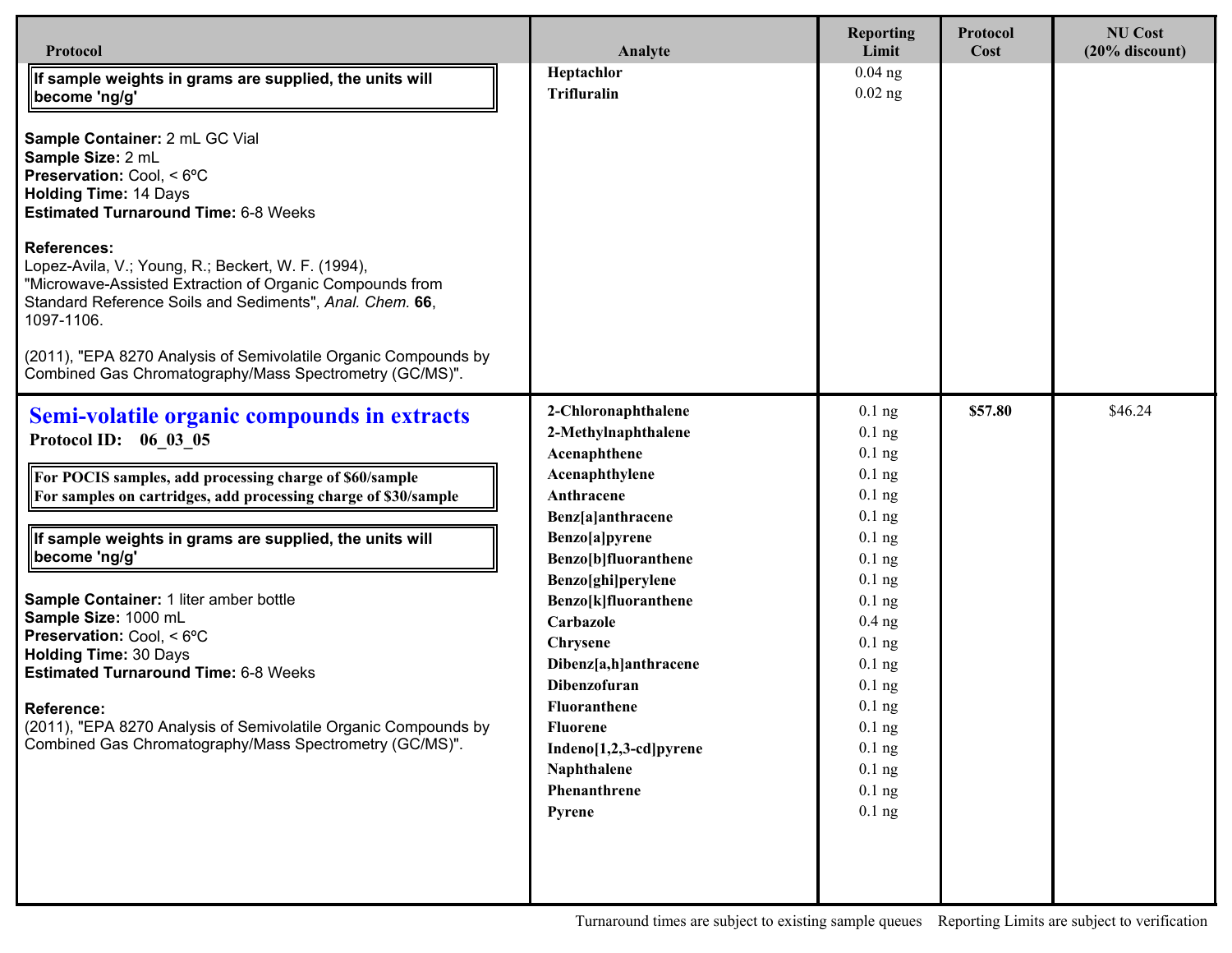| Protocol                                                                                                                                                        | Analyte                 | <b>Reporting</b><br>Limit | <b>Protocol</b><br>Cost | <b>NU Cost</b><br>$(20%$ discount) |
|-----------------------------------------------------------------------------------------------------------------------------------------------------------------|-------------------------|---------------------------|-------------------------|------------------------------------|
| <b>Insecticides and Fungicides in extracts</b>                                                                                                                  | Acetochlor              | $0.05$ ng                 | \$57.80                 | \$46.24                            |
| Protocol ID: 06 05 05                                                                                                                                           | <b>Atrazine</b>         | $0.05$ ng                 |                         |                                    |
|                                                                                                                                                                 | <b>Bifenthrin</b>       | $0.05$ ng                 |                         |                                    |
| For POCIS samples, add processing charge of \$60/sample                                                                                                         | <b>Boscalid</b>         | $0.6$ ng                  |                         |                                    |
| For samples on cartridges, add processing charge of \$30/sample                                                                                                 | Carbofuran              | $0.3$ ng                  |                         |                                    |
|                                                                                                                                                                 | <b>Chlorpyrifos</b>     | $0.07$ ng                 |                         |                                    |
| If sample weights in grams are supplied, the units will                                                                                                         | Cyhalothrin lambda      | $0.09$ ng                 |                         |                                    |
| become 'ng/g'                                                                                                                                                   | Cypermethrin            | $0.3$ ng                  |                         |                                    |
|                                                                                                                                                                 | Cyprodinil              | $0.2$ ng                  |                         |                                    |
| Sample Container: 2 mL GC Vial                                                                                                                                  | <b>DEA</b>              | $0.07$ ng                 |                         |                                    |
| Sample Size: 2 mL                                                                                                                                               | Deltamethrin            | $0.5$ ng                  |                         |                                    |
| Preservation: Cool, < 6°C<br><b>Holding Time: 14 Days</b>                                                                                                       | <b>DIA</b>              | $0.1$ ng                  |                         |                                    |
| <b>Estimated Turnaround Time: 6-8 Weeks</b>                                                                                                                     | <b>Diazinon</b>         | $0.08$ ng                 |                         |                                    |
|                                                                                                                                                                 | Fludioxonil             | $0.5$ ng                  |                         |                                    |
| <b>References:</b>                                                                                                                                              | <b>Malathion</b>        | $0.06$ ng                 |                         |                                    |
| Hladik, M. L.; Kuivila, K. M. (2009), "Assessing the Occurrence and                                                                                             | Methidathion            | $0.1$ ng                  |                         |                                    |
| Distribution of Pyrethroids in Water and Suspended Sediments", J.                                                                                               | Metolachlor             | $0.1$ ng                  |                         |                                    |
| Agric. Food Chem. 57 (19), 9079-9085.                                                                                                                           | Metribuzin              | $0.5$ ng                  |                         |                                    |
| (1992), "EPA 614 The Determination of Organophosphorus                                                                                                          | Parathion ethyl         | $0.2$ ng                  |                         |                                    |
| Pesticides in Municipal and Industrial Wastewater The Determination                                                                                             | <b>Parathion methyl</b> | $0.5$ ng                  |                         |                                    |
| of Organophosphorus Pesticides in Municipal and Industrial                                                                                                      | Pendimethalin           | $0.05$ ng                 |                         |                                    |
| Wastewater".                                                                                                                                                    | Permethrin              | $0.5$ ng                  |                         |                                    |
|                                                                                                                                                                 | Pyrimethanil            | $0.09$ ng                 |                         |                                    |
|                                                                                                                                                                 | Quinoxyfen              | $0.06$ ng                 |                         |                                    |
|                                                                                                                                                                 | <b>Tebuconazole</b>     | $0.5$ ng                  |                         |                                    |
|                                                                                                                                                                 | <b>Tefluthrin</b>       | $0.04$ ng                 |                         |                                    |
|                                                                                                                                                                 | <b>Triadimefon</b>      | $0.3$ ng                  |                         |                                    |
| <b>GCMS Unknown scan</b>                                                                                                                                        | <b>Spectra</b>          |                           | \$57.80                 | \$46.24                            |
| Protocol ID: 06 08 10                                                                                                                                           |                         |                           |                         |                                    |
| For POCIS samples, add processing charge of \$60/sample<br>For samples on cartridges, add processing charge of \$30/sample                                      |                         |                           |                         |                                    |
| Sample Container: 2 mL GC Vial<br>Sample Size: 2 mL<br>Preservation: Cool, < 6°C<br><b>Holding Time: 30 Days</b><br><b>Estimated Turnaround Time: 6-8 Weeks</b> |                         |                           |                         |                                    |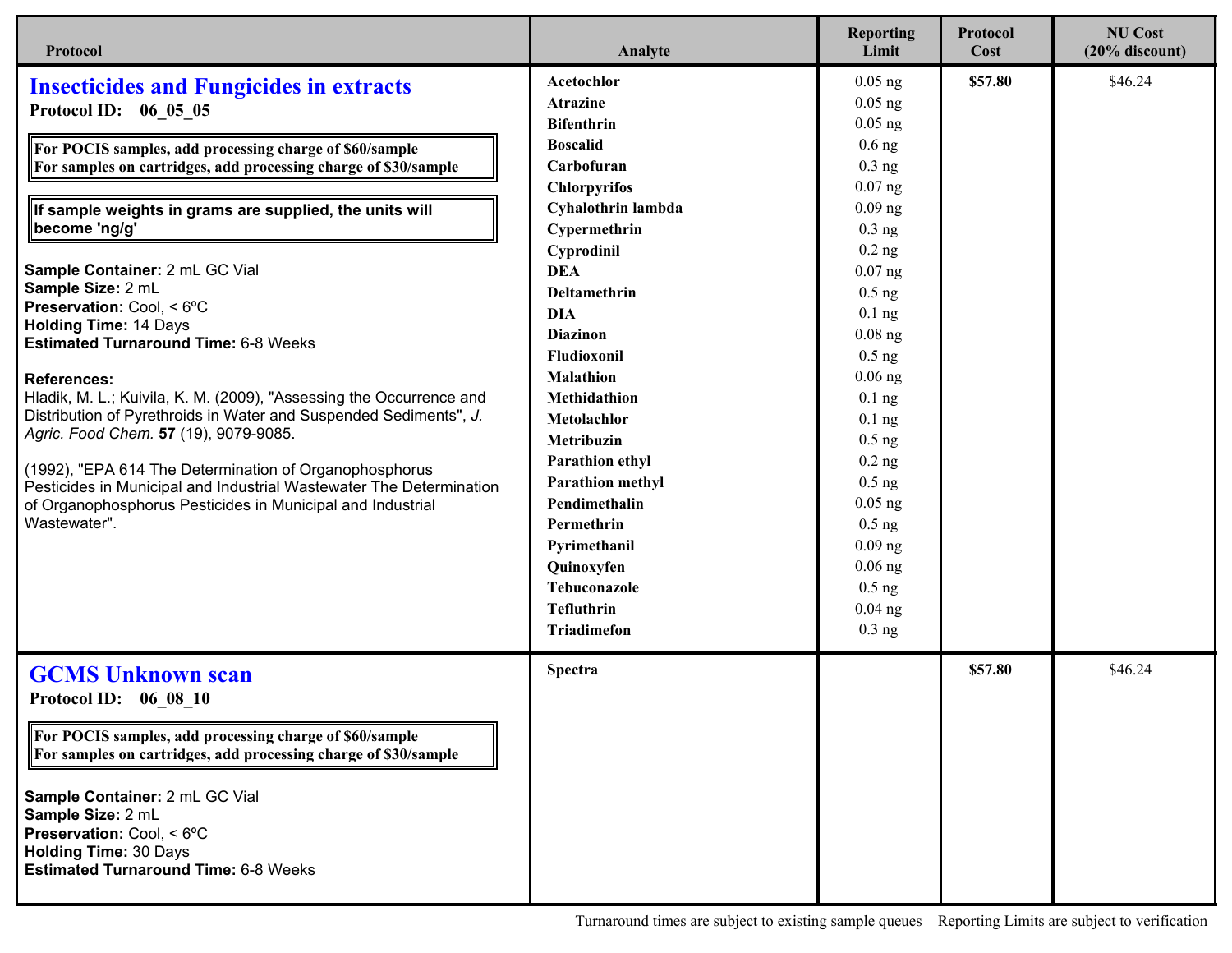| Protocol                                                                                                                                                                                                                                                                  | Analyte                                                                     | <b>Reporting</b><br>Limit        | <b>Protocol</b><br>Cost | <b>NU Cost</b><br>$(20%$ discount) |
|---------------------------------------------------------------------------------------------------------------------------------------------------------------------------------------------------------------------------------------------------------------------------|-----------------------------------------------------------------------------|----------------------------------|-------------------------|------------------------------------|
| <b>Reference:</b><br>Halket, J. M.; Waterman, D.; Przyborowska, A. M.; Patel, R. K. P.;<br>Fraser, P. D.; Bramley, P. M. (2005), "Chemical derivatization and<br>mass spectral libraries in metabolic profiling by GC/MS and<br>LC/MS/MS", J. Exp. Bot. 56(410), 219-243. |                                                                             |                                  |                         |                                    |
| <b>LCMS Unknown scan</b><br>Protocol ID: 15 00 05                                                                                                                                                                                                                         | <b>Spectra</b>                                                              |                                  | \$115.50                | \$92.40                            |
| For POCIS samples, add processing charge of \$60/sample<br>For samples on cartridges, add processing charge of \$30/sample                                                                                                                                                |                                                                             |                                  |                         |                                    |
| Sample Container: 2 mL GC Vial<br>Sample Size: 2 mL<br>Preservation: Cool, < 6°C<br><b>Holding Time: 30 Days</b><br><b>Estimated Turnaround Time: 6-8 Weeks</b>                                                                                                           |                                                                             |                                  |                         |                                    |
| Reference:<br>Kaiser, P.; Geyer, R.; Surmann, P.; Fuhrmann, H. (2012), "LC-MS<br>method for screening unknown microbial carotenoids and isoprenoid<br>quinones", J. Microbiol. Methods 88(1), 28-34.                                                                      |                                                                             |                                  |                         |                                    |
| <b>Pharmaceutical and personal care products</b><br>(PPCPS) in extracts<br>Protocol ID: 15_03_05                                                                                                                                                                          | 2,4-D (2,4-Dichlorophenoxyacetic acid)<br>6-Chloropicolinic acid<br>Dicamba | $0.5$ ng<br>$0.5$ ng<br>$0.5$ ng | \$115.50                | \$92.40                            |
| For POCIS samples, add processing charge of \$60/sample<br>For samples on cartridges, add processing charge of \$30/sample                                                                                                                                                |                                                                             |                                  |                         |                                    |
| If sample weights in grams are supplied, the units will<br>become 'ng/g'                                                                                                                                                                                                  |                                                                             |                                  |                         |                                    |
| Sample Container: 2 mL GC Vial<br>Sample Size: 2 mL<br>Preservation: Cool, < 6°C<br><b>Holding Time: 30 Days</b><br><b>Estimated Turnaround Time: 6-8 Weeks</b>                                                                                                           |                                                                             |                                  |                         |                                    |
|                                                                                                                                                                                                                                                                           |                                                                             |                                  |                         |                                    |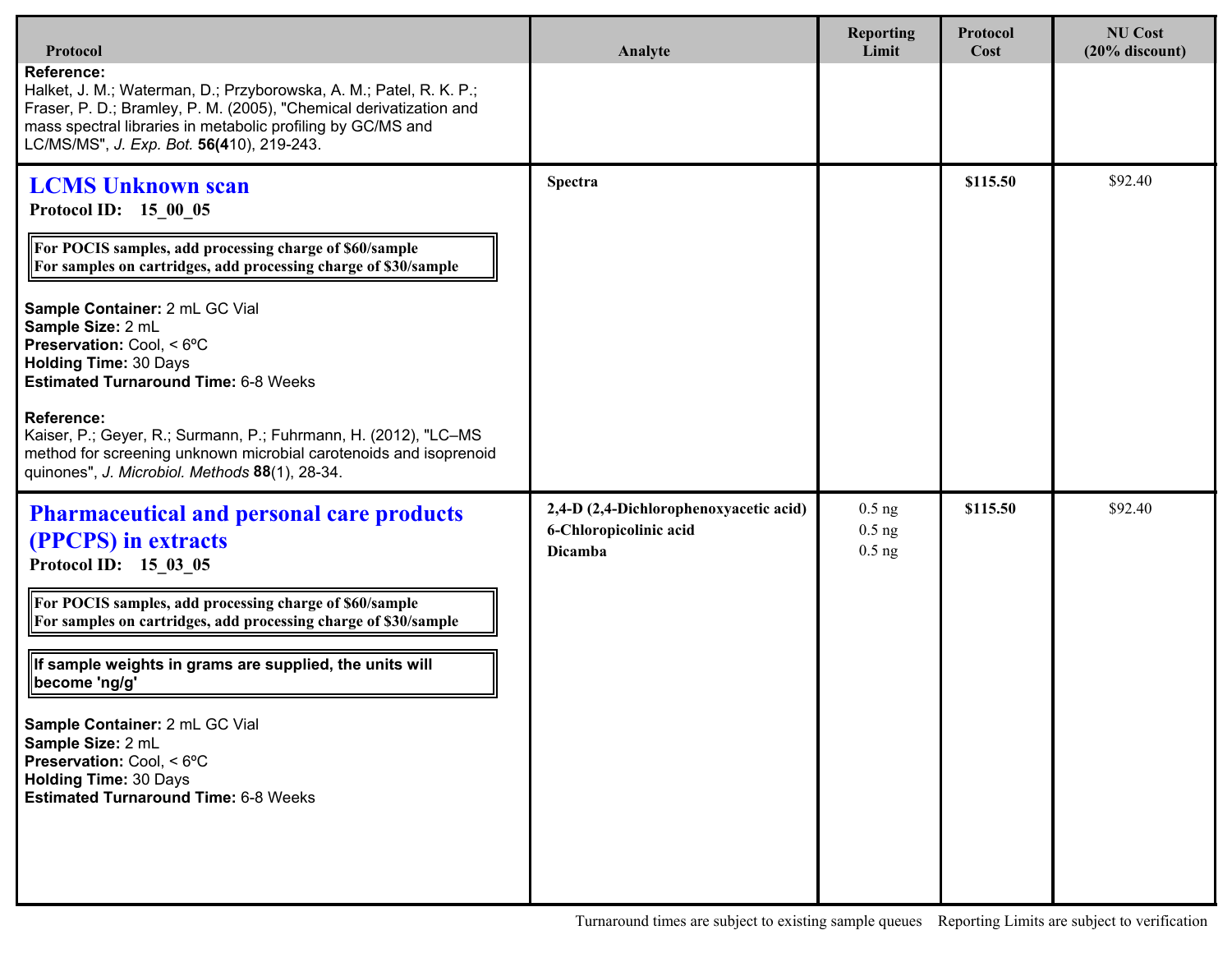| Protocol                                                                                                                                                                                                                                                                                                                                                                                                                                                  | Analyte                                                                                                                                                                                                                                                                                                                                                                 | <b>Reporting</b><br>Limit                                                                                                                                                                                                                                                                  | Protocol<br>Cost | <b>NU Cost</b><br>$(20%$ discount) |
|-----------------------------------------------------------------------------------------------------------------------------------------------------------------------------------------------------------------------------------------------------------------------------------------------------------------------------------------------------------------------------------------------------------------------------------------------------------|-------------------------------------------------------------------------------------------------------------------------------------------------------------------------------------------------------------------------------------------------------------------------------------------------------------------------------------------------------------------------|--------------------------------------------------------------------------------------------------------------------------------------------------------------------------------------------------------------------------------------------------------------------------------------------|------------------|------------------------------------|
| <b>Illicit Compounds in extracts</b><br>Protocol ID: 20 01 05<br>For POCIS samples, add processing charge of \$60/sample<br>For samples on cartridges, add processing charge of \$30/sample<br>If sample weights in grams are supplied, the units will<br>become 'ng/g'<br>Sample Container: 2 mL GC Vial<br>Sample Size: 2 mL<br>Preservation: Cool, < 6°C<br><b>Holding Time: 30 Days</b><br><b>Estimated Turnaround Time: 6-8 Weeks</b>                | 1,7-Dimethylxanthine<br>Acetaminophen<br>Amphetamine<br>Azithromycin<br>Carbamazepine<br>Cotinine<br>Diphenhydramine<br>Hydrocodone<br><b>MDA</b><br><b>MDA</b><br><b>Metaxalone</b><br>Methadone<br>Methamphetamine<br>Morphine<br>Oxycodone<br>Phenazone<br>Sulfachloropyridazine<br>Sulfamethazine<br>Sulfamethoxazole<br>Temazepam<br>Thiabendazole<br>Trimethoprim | $0.05$ ng<br>$0.05$ ng<br>$0.05$ ng<br>$0.05$ ng<br>$0.05$ ng<br>$0.05$ ng<br>$0.05$ ng<br>$0.05$ ng<br>$0.05$ ng<br>$0.05$ ng<br>$0.05$ ng<br>$0.05$ ng<br>$0.05$ ng<br>$0.05$ ng<br>$0.05$ ng<br>$0.05$ ng<br>$0.05$ ng<br>$0.05$ ng<br>$0.05$ ng<br>$0.05$ ng<br>$0.05$ ng<br>$0.05$ ng | \$115.50         | \$92.40                            |
| Neonicotinoid/strobularin pesticides in<br>extracts<br>Protocol ID: 20 02 05<br>For POCIS samples, add processing charge of \$60/sample<br>For samples on cartridges, add processing charge of \$30/sample<br>If sample weights in grams are supplied, the units will<br>become 'ng/g'<br>Sample Container: 2 mL GC Vial<br>Sample Size: 2 mL<br>Preservation: Cool, < 6°C<br><b>Holding Time: 30 Days</b><br><b>Estimated Turnaround Time: 6-8 Weeks</b> | 6-Chloronicotinic acid<br>6-Chloronicotinic aldehyde<br>6-Chloro-N-methylnicotinamide<br>Acetamiprid<br>Azoxystrobin<br>Clothianidin<br><b>Dimethoate</b><br>Dinotefuran<br>Imidacloprid<br>Imidacloprid desnitro<br>Imidacloprid olefin<br>Imidacloprid urea<br>Indoxacarb<br>Metalaxyl<br>Picoxystrobin<br>Pyraclostrobin                                             | $0.05$ ng<br>$0.05$ ng<br>$0.05$ ng<br>$0.05$ ng<br>$0.05$ ng<br>$0.05$ ng<br>$0.05$ ng<br>$0.05$ ng<br>$0.05$ ng<br>$0.05$ ng<br>$0.05$ ng<br>$0.05$ ng<br>$0.05$ ng<br>$0.05$ ng<br>$0.05$ ng<br>$0.05$ ng                                                                               | \$115.50         | \$92.40                            |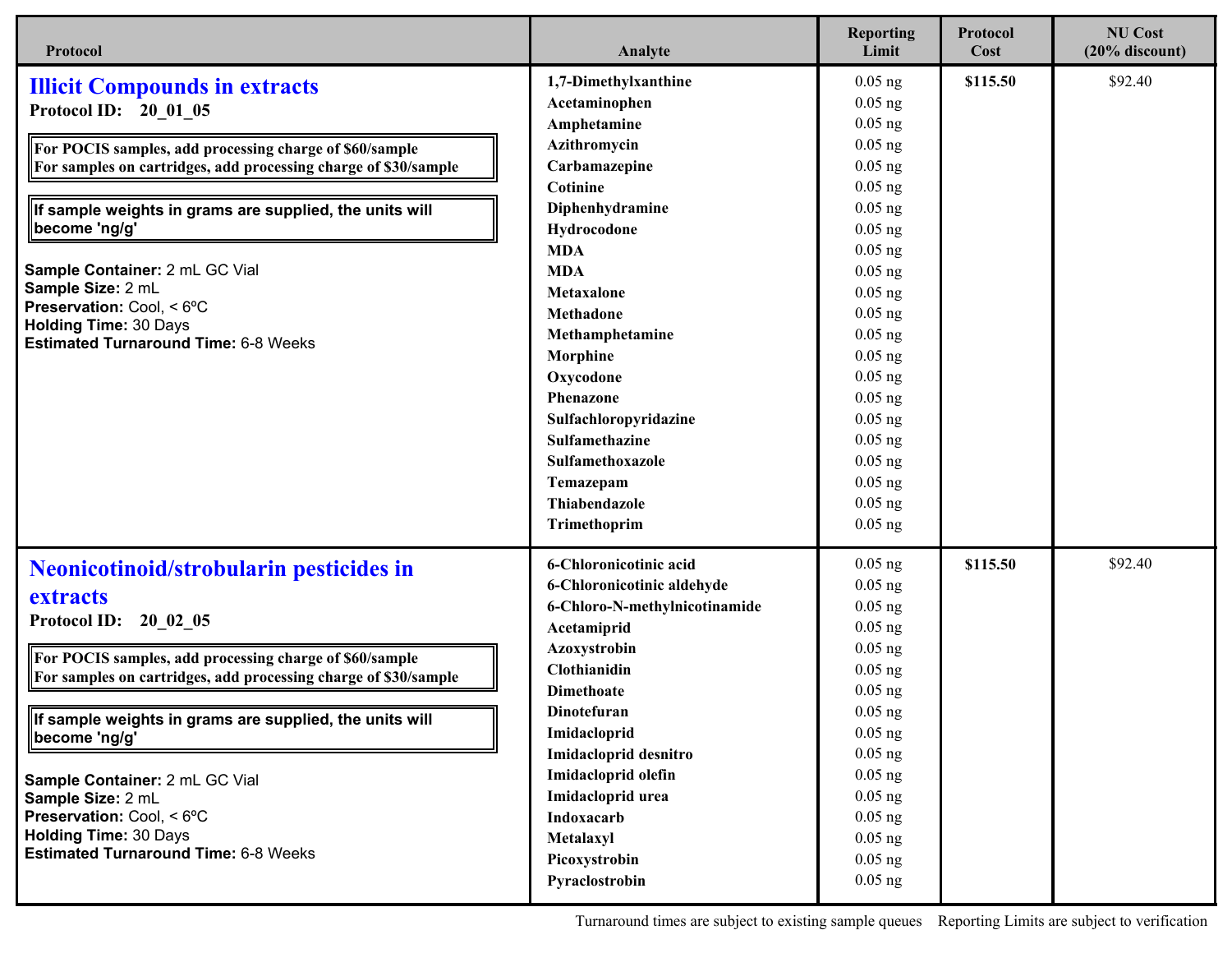| Protocol                                                                                                                                                                                                                                                                                                                                                                                                                                                                                   | Analyte                                                                                                                                                                                                                                                                                       | <b>Reporting</b><br>Limit                                                                                                                                                                          | Protocol<br>Cost | <b>NU Cost</b><br>$(20%$ discount) |
|--------------------------------------------------------------------------------------------------------------------------------------------------------------------------------------------------------------------------------------------------------------------------------------------------------------------------------------------------------------------------------------------------------------------------------------------------------------------------------------------|-----------------------------------------------------------------------------------------------------------------------------------------------------------------------------------------------------------------------------------------------------------------------------------------------|----------------------------------------------------------------------------------------------------------------------------------------------------------------------------------------------------|------------------|------------------------------------|
|                                                                                                                                                                                                                                                                                                                                                                                                                                                                                            | Sulfoxaflor<br>Thiacloprid<br>Thiamethoxam<br>Thiamethoxam urea<br>Trifloxystrobin                                                                                                                                                                                                            | $0.05$ ng<br>$0.05$ ng<br>$0.05$ ng<br>$0.05$ ng<br>$0.05$ ng                                                                                                                                      |                  |                                    |
| <b>Perfluoronated acids (PFAS) in extracts</b><br><b>Protocol ID:</b><br>20 08 05<br>For POCIS samples, add processing charge of \$60/sample<br>For samples on cartridges, add processing charge of \$30/sample<br>If sample weights in grams are supplied, the units will<br>become 'ng/g'<br><b>Sample Container: Pending</b><br><b>Sample Size: Pending</b><br>Preservation: Cool, < 6°C<br><b>Holding Time: 60 Days</b><br><b>Estimated Turnaround Time: 6-8 Weeks</b>                 | 11Cl-PF3OUdS<br>9Cl-PF3ONS<br><b>ADONA</b><br><b>HFPO-DA</b><br><b>NEtFOSAA</b><br><b>NMeFOSAA</b><br><b>PFBS</b><br><b>PFDA</b><br><b>PFDoA</b><br><b>PFHpA</b><br><b>PFHxA</b><br><b>PFHxS</b><br><b>PFNA</b><br><b>PFOA</b><br><b>PFOS</b><br><b>PFTA</b><br><b>PFTrDA</b><br><b>PFUnA</b> | Pending<br>Pending<br>Pending<br>Pending<br>Pending<br>Pending<br>Pending<br>Pending<br>Pending<br>Pending<br>Pending<br>Pending<br>Pending<br>Pending<br>Pending<br>Pending<br>Pending<br>Pending | \$115.50         | \$92.40                            |
| <b>EPA 1694 Group 1 in extracts (human usage)</b><br>Protocol ID: 20 11 05<br>For POCIS samples, add processing charge of \$60/sample<br>For samples on cartridges, add processing charge of \$30/sample<br>If sample weights in grams are supplied, the units will<br>become 'ng/g'<br><b>Sample Container: Pending</b><br><b>Sample Size: Pending</b><br><b>Preservation: Frozen</b><br><b>Holding Time: 60 Days</b><br><b>Estimated Turnaround Time: 6-8 Weeks</b><br><b>Reference:</b> | 1,7-Dimethylxanthine<br>Acetaminophen<br>Ampicillin<br>Azithromycin<br>Caffeine<br>Carbamazepine<br>Cefotaxime<br>Ciprofloxacin<br>Clarithromycin<br>Clinafloxacin<br>Cloxcillin<br>Codeine<br>Cotinine<br>Danofloxacin<br>Dehydronifedipine                                                  | Pending<br>Pending<br>Pending<br>Pending<br>Pending<br>Pending<br>Pending<br>Pending<br>Pending<br>Pending<br>Pending<br>Pending<br>Pending<br>Pending<br>Pending                                  | \$115.80         | \$92.64                            |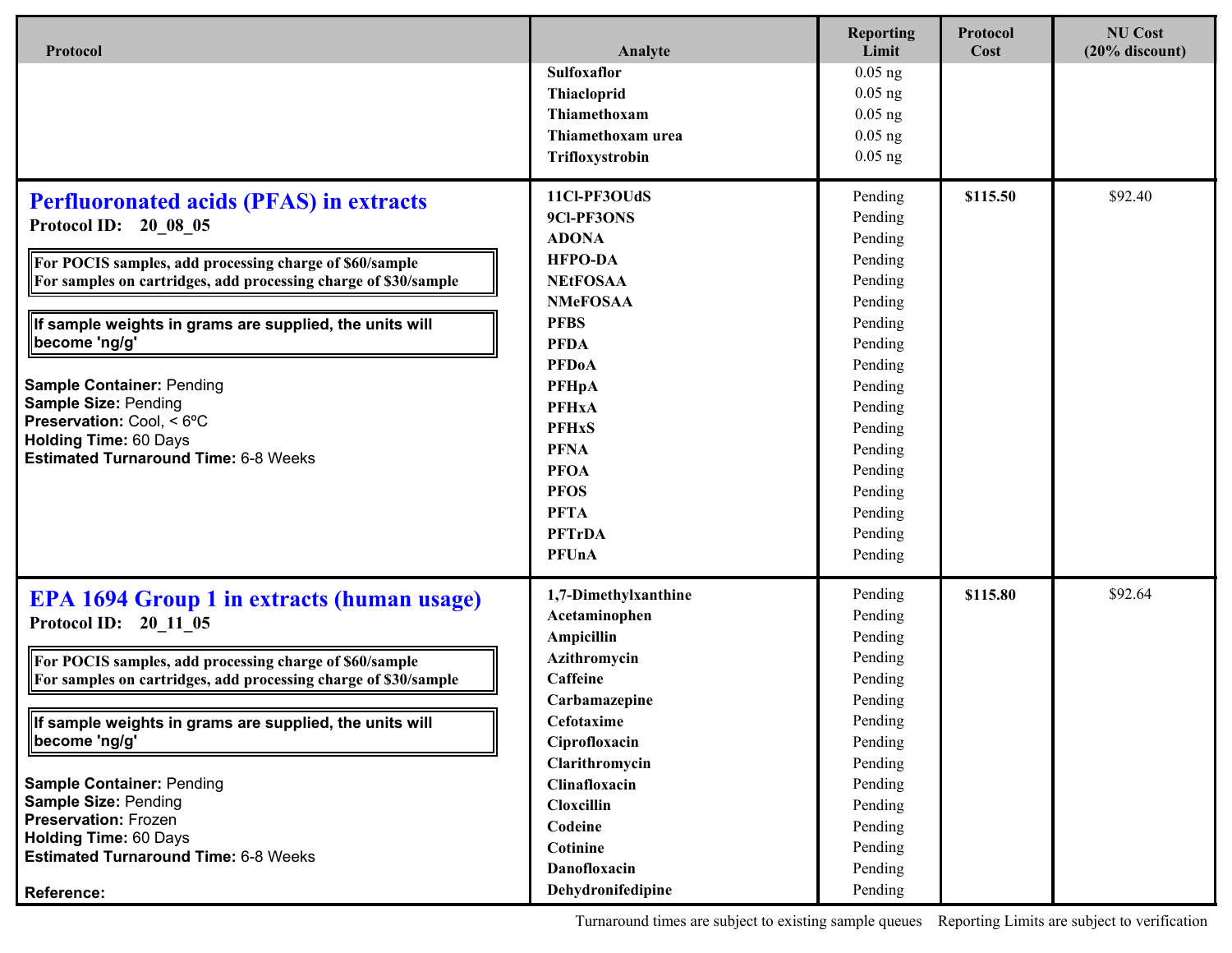| Protocol                                                        | Analyte                        | <b>Reporting</b><br>Limit | Protocol<br>Cost | <b>NU Cost</b><br>$(20%$ discount) |
|-----------------------------------------------------------------|--------------------------------|---------------------------|------------------|------------------------------------|
| (2007), "EPA 1694 Pharmaceuticals and Personal Care Products in | Digoxigenin                    | Pending                   |                  |                                    |
| Water, Soil, Sediment, and Biosolids by HPLC/MS/MS".            | Digoxin                        | Pending                   |                  |                                    |
|                                                                 | <b>Diltiazem</b>               | Pending                   |                  |                                    |
|                                                                 | Diphenhydramine                | Pending                   |                  |                                    |
|                                                                 | Enrofloxacin                   | Pending                   |                  |                                    |
|                                                                 | Erythromycin                   | Pending                   |                  |                                    |
|                                                                 | Flumequine                     | Pending                   |                  |                                    |
|                                                                 | Fluoxetine                     | Pending                   |                  |                                    |
|                                                                 | Lincomycin                     | Pending                   |                  |                                    |
|                                                                 | Lomefloxicin                   | Pending                   |                  |                                    |
|                                                                 | Miconazole                     | Pending                   |                  |                                    |
|                                                                 | Norfloxacin                    | Pending                   |                  |                                    |
|                                                                 | Norgestimate                   | Pending                   |                  |                                    |
|                                                                 | Ofloxacin                      | Pending                   |                  |                                    |
|                                                                 | Ormetoprim                     | Pending                   |                  |                                    |
|                                                                 | Oxacillin                      | Pending                   |                  |                                    |
|                                                                 | <b>Penicillin G</b>            | Pending                   |                  |                                    |
|                                                                 | <b>Penicillin V</b>            | Pending                   |                  |                                    |
|                                                                 | <b>Penillic Acid</b>           | Pending                   |                  |                                    |
|                                                                 | Phenazone                      | Pending                   |                  |                                    |
|                                                                 | Roxithromycin                  | Pending                   |                  |                                    |
|                                                                 | Sarafloxacin                   | Pending                   |                  |                                    |
|                                                                 | <b>Sucralose</b>               | Pending                   |                  |                                    |
|                                                                 | Sulfachlorpyridazine           | Pending                   |                  |                                    |
|                                                                 | Sulfadiazine                   | Pending                   |                  |                                    |
|                                                                 | Sulfadimethoxine               | Pending                   |                  |                                    |
|                                                                 | Sulfamerazine                  | Pending                   |                  |                                    |
|                                                                 | Sulfamethazine                 | Pending                   |                  |                                    |
|                                                                 | Sulfamethiazole                | Pending                   |                  |                                    |
|                                                                 | Sulfamethoxazole               | Pending                   |                  |                                    |
|                                                                 | Sulfanilamide<br>Sulfathiazole | Pending                   |                  |                                    |
|                                                                 | Thiabendazole                  | Pending<br>Pending        |                  |                                    |
|                                                                 |                                |                           |                  |                                    |
|                                                                 | Trimethoprim                   | Pending                   |                  |                                    |
|                                                                 |                                |                           |                  |                                    |
|                                                                 |                                |                           |                  |                                    |
|                                                                 |                                |                           |                  |                                    |
|                                                                 |                                |                           |                  |                                    |
|                                                                 |                                |                           |                  |                                    |

Ţ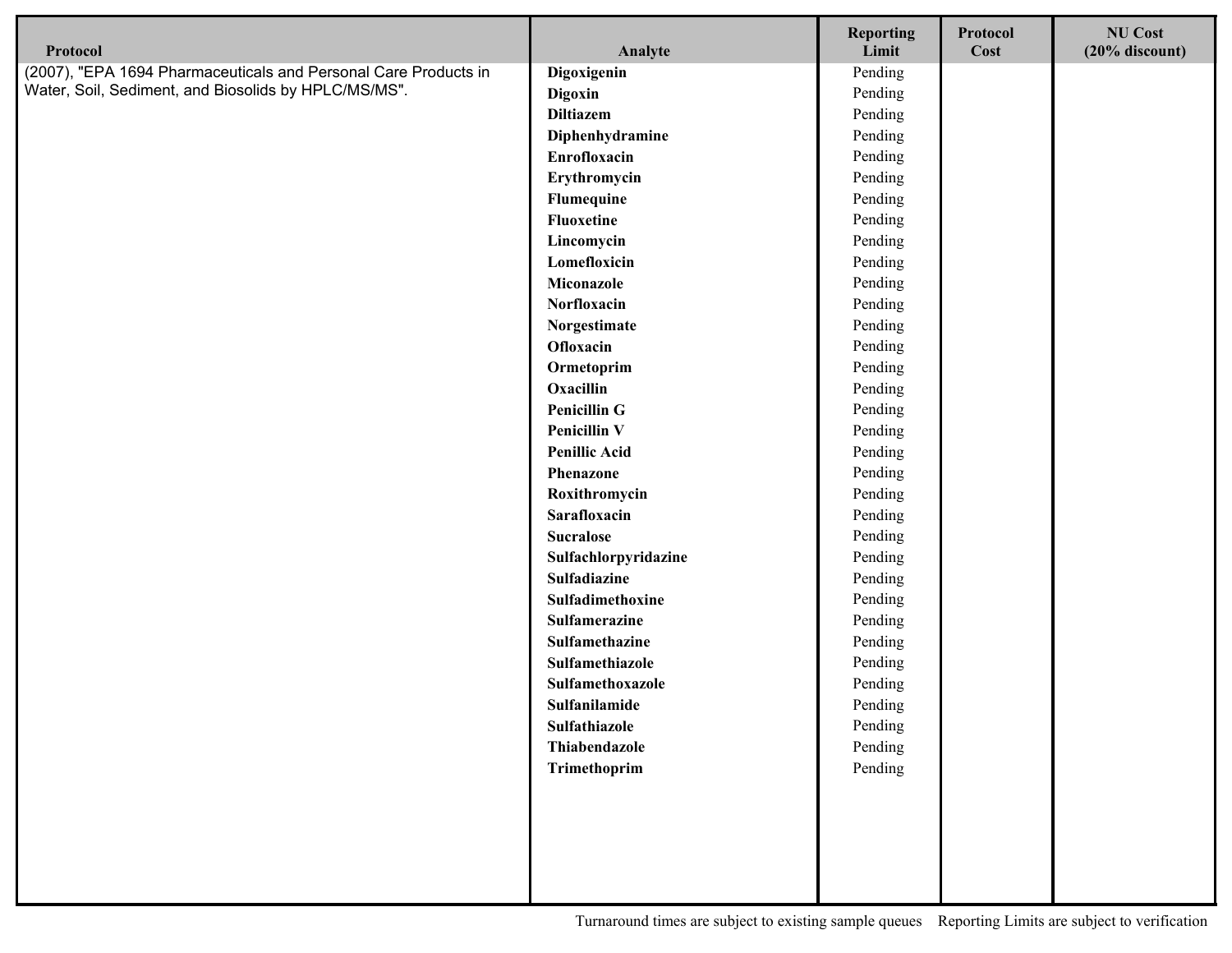| Protocol                                                        | Analyte              | <b>Reporting</b><br>Limit | Protocol<br>Cost | <b>NU Cost</b><br>$(20%$ discount) |
|-----------------------------------------------------------------|----------------------|---------------------------|------------------|------------------------------------|
| <b>EPA 1694 Group 1 in extracts (vet usage)</b>                 | Ampicillin           | $0.05$ ng/mL              | \$115.50         | \$92.40                            |
| Protocol ID: 20 21 05                                           | Azithromycin         | $0.05$ ng/mL              |                  |                                    |
|                                                                 | Carbadox             | $0.05$ ng/mL              |                  |                                    |
| For POCIS samples, add processing charge of \$60/sample         | Cefotaxime           | $0.05$ ng/mL              |                  |                                    |
| For samples on cartridges, add processing charge of \$30/sample | Ceftiofur            | $0.05$ ng/mL              |                  |                                    |
|                                                                 | Ciprofloxacin        | $0.05$ ng/mL              |                  |                                    |
| If sample weights in grams are supplied, the units will         | Clarithromycin       | $0.05$ ng/mL              |                  |                                    |
| become 'ng/mL/g'                                                | Cloxcillin           | $0.05$ ng/mL              |                  |                                    |
|                                                                 | Danofloxacin         | $0.05$ ng/mL              |                  |                                    |
| <b>Sample Container: Pending</b>                                | <b>DCCD</b>          | $0.05$ ng/mL              |                  |                                    |
| <b>Sample Size: Pending</b>                                     | Erythromycin         | $0.05$ ng/mL              |                  |                                    |
| <b>Preservation: Frozen</b><br><b>Holding Time: 60 Days</b>     | Florfenicol          | $0.05$ ng/mL              |                  |                                    |
| <b>Estimated Turnaround Time: 6-8 Weeks</b>                     | Lincomycin           | $0.05$ ng/mL              |                  |                                    |
|                                                                 | Monensin             | $0.05$ ng/mL              |                  |                                    |
| <b>Reference:</b>                                               | Novobiocin           | $0.05$ ng/mL              |                  |                                    |
| (2007), "EPA 1694 Pharmaceuticals and Personal Care Products in | Ormetoprim           | $0.05$ ng/mL              |                  |                                    |
| Water, Soil, Sediment, and Biosolids by HPLC/MS/MS".            | Oxacillin            | $0.05$ ng/mL              |                  |                                    |
|                                                                 | Oxolinic acid        | $0.05$ ng/mL              |                  |                                    |
|                                                                 | <b>Penicillin G</b>  | $0.05$ ng/mL              |                  |                                    |
|                                                                 | <b>Penicillin V</b>  | $0.05$ ng/mL              |                  |                                    |
|                                                                 | <b>Penillic Acid</b> | $0.05$ ng/mL              |                  |                                    |
|                                                                 | Roxithromycin        | $0.05$ ng/mL              |                  |                                    |
|                                                                 | Sulfachlorpyridazine | $0.05$ ng/mL              |                  |                                    |
|                                                                 | Sulfadiazine         | $0.05$ ng/mL              |                  |                                    |
|                                                                 | Sulfadimethoxine     | $0.05$ ng/mL              |                  |                                    |
|                                                                 | Sulfamerazine        | $0.05$ ng/mL              |                  |                                    |
|                                                                 | Sulfamethazine       | $0.05$ ng/mL              |                  |                                    |
|                                                                 | Sulfamethiazole      | $0.05$ ng/mL              |                  |                                    |
|                                                                 | Sulfamethoxazole     | $0.05$ ng/mL              |                  |                                    |
|                                                                 | Sulfanilamide        | $0.05$ ng/mL              |                  |                                    |
|                                                                 | Sulfathiazole        | $0.05$ ng/mL              |                  |                                    |
|                                                                 | Thiabendazole        | $0.05$ ng/mL              |                  |                                    |
|                                                                 | <b>Tiamulin</b>      | $0.05$ ng/mL              |                  |                                    |
|                                                                 | Tildipirosin         | $0.05$ ng/mL              |                  |                                    |
|                                                                 | Trimethoprim         | $0.05$ ng/mL              |                  |                                    |
|                                                                 | Tulathromycin        | $0.05$ ng/mL              |                  |                                    |
|                                                                 | <b>Tylosin</b>       | $0.05$ ng/mL              |                  |                                    |
|                                                                 | Virginiamycin        | $0.05$ ng/mL              |                  |                                    |
|                                                                 |                      |                           |                  |                                    |